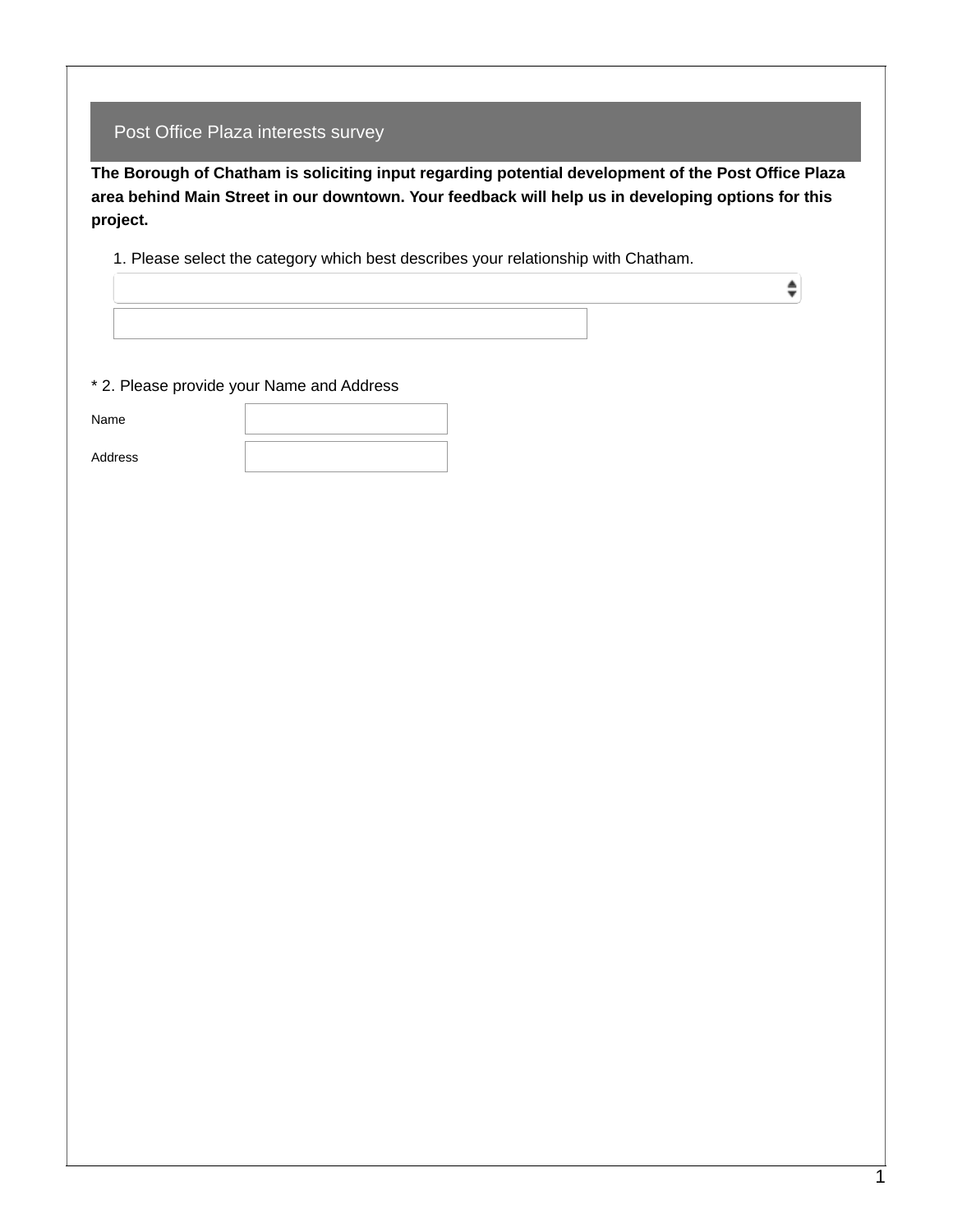## 3. Possible development of the Post Office Plaza area involves numerous trade-offs. Please indicate the importance of the following factors being considered in the redevelopment project.

|                                                                                                                                                                                                                                                                                                                                                               | Not a priority | Low priority | Somewhat of a<br>priority | High priority | N/A |
|---------------------------------------------------------------------------------------------------------------------------------------------------------------------------------------------------------------------------------------------------------------------------------------------------------------------------------------------------------------|----------------|--------------|---------------------------|---------------|-----|
| Enhance the downtown<br>area with more<br>amenities, such as<br>restaurants, gathering<br>areas, and outdoor<br>dining spaces                                                                                                                                                                                                                                 |                |              |                           |               |     |
| Meet the Borough's<br>mandatory affordable<br>housing requirements<br>(this is a constitutional<br>requirement and failure<br>to do so could expose<br>Chatham to "builder's<br>remedy," allowing<br>developers to construct<br>multi-family housing<br>within the Borough<br>without complying with<br>our density, height, bulk,<br>and setback standards). |                |              |                           |               |     |
| Beautify the spaces<br>behind Main Street                                                                                                                                                                                                                                                                                                                     |                |              |                           |               |     |
| Provide alternative<br>housing options<br>downtown (e.g., high<br>end apartments for<br>"downsizing seniors" or<br>younger residents)                                                                                                                                                                                                                         |                |              |                           |               |     |
| Provide revenues to<br>reduce the tax burden on<br>Chatham homeowners<br>and ensure continued<br>investment in Borough<br>infrastructure and<br>equipment                                                                                                                                                                                                     |                |              |                           |               |     |
| Attract more customers<br>to Chatham businesses<br>Other (please specify)                                                                                                                                                                                                                                                                                     |                |              |                           |               |     |
|                                                                                                                                                                                                                                                                                                                                                               |                |              |                           |               |     |